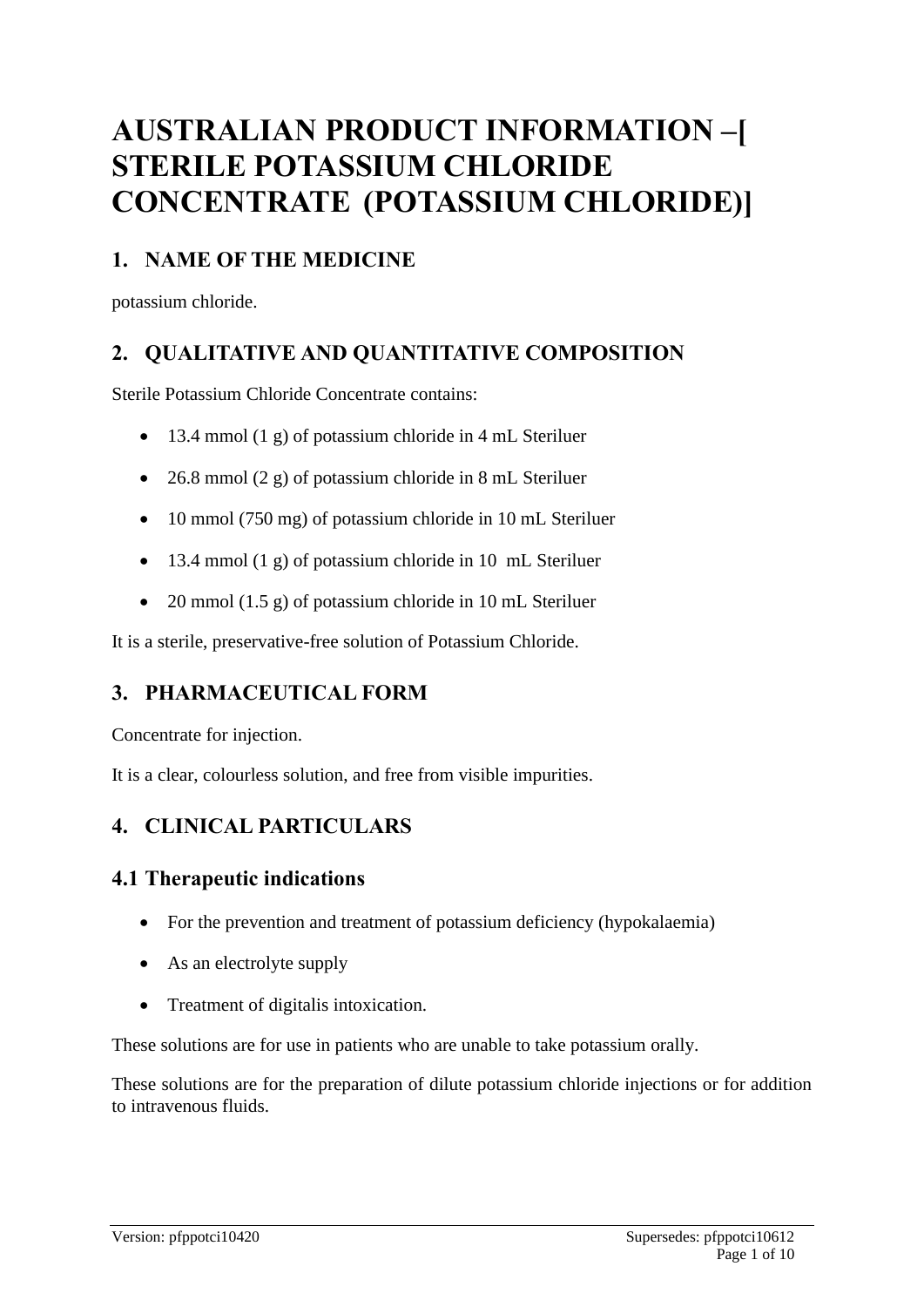# **4.2 Dose and method of administration**

#### **Dosage**

Solutions should be diluted before use with not less than the recommended volume of suitable diluent (as indicated on individual labels). Careful and thorough mixing of solution after dilution is essential. Intravenous potassium injections must be given slowly. The rate of administration should not exceed 20 mmol of potassium per hour. The dose is dependent on individual patient requirements but total daily dosage should generally not exceed 150 mmol potassium.

In patients whose serum potassium concentration is above 2.5 mmol/L, the rate of infusion should not exceed 10 mmol/hour and the total dose should not exceed 200 mmol/24 hours.

If urgent treatment is required, e.g., if serum potassium concentration is less than 2 mmol/L with ECG changes or paralysis, infuse potassium in a suitable concentration at a rate of 40 mmol/hour, up to a rate of 400 mmol/24 hour period.

In critical states, potassium may be infused in saline (unless saline is contraindicated) rather than in glucose solutions, as glucose may decrease serum potassium concentrations.

*Dilution*: Potassium chloride concentrate is compatible with most commonly used intravenous infusion fluids.

The product and its admixtures contain no antimicrobial agent. In order to reduce microbiological hazards it is recommended that further dilution be effected immediately prior to use and infusion commenced as soon as practicable after preparation of the admixture. Infusion should be completed within 24 hours of preparation and the residue discarded.

# **4.3 Contraindications**

- hyperkalaemia
- hyperadrenalism associated with adrenogenital syndrome
- tissue breakdown as with severe burns
- acute dehydration
- heat cramps
- renal impairment with oliguria and azotemia
- untreated Addison's disease
- ventricular fibrillation
- atrioventricular or intraventricular heart block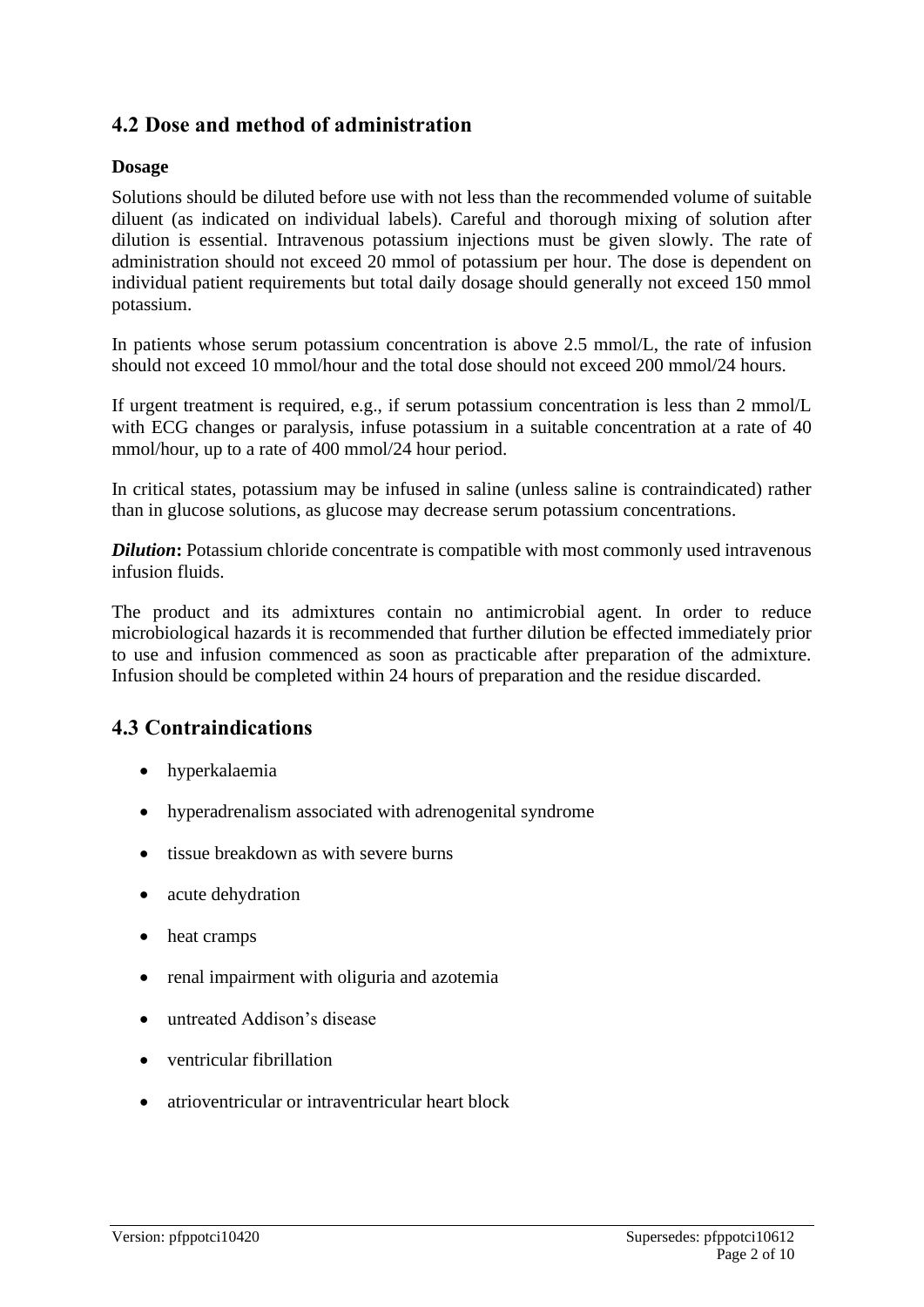• any condition which will increase sensitivity to potassium administration such as adynamia episodica hereditaria or congenital paramyotonia and hyperkalaemia of any aetiology.

# **4.4 Special warnings and precautions for use**

- Solutions of potassium chloride MUST BE DILUTED before use according to dilution instructions on individual labels.
- Careful and thorough mixing of solution after dilution is essential.
- In patients with impaired renal function, adrenal insufficiency or impaired mechanisms for excreting potassium, intravenous administration may result in hyperkalaemia or cardiac arrest. This is of particular concern in patients given IV potassium. Potentially fatal hyperkalaemia can develop quickly and without apparent warning. Careful monitoring of serum potassium levels during administration and appropriate adjustment of dosage is essential. It is also recommended that acid-base balance, serum electrolytes, ECG and clinical status of the patient be monitored during therapy.
- Concomitant administration of potassium salts and a potassium-sparing diuretic (e.g. spironolactone or triamterene can produce severe hyperkalaemia.
- Potassium should be used with caution in diseases associated with heart block. High levels of serum potassium may increase the degree of heart block in patients associated with bradycardia.
- The treatment of potassium depletion, particularly in the presence of cardiac disease, renal disease or acidosis, requires careful attention to acid-base balance and appropriate monitoring of serum electrolytes, the patient's ECG and clinical status.
- In patients on a low-salt diet particularly, hypokalaemic hypochloraemic alkalosis is a possibility that may require chloride as well as potassium supplementation.
- Parenteral potassium chloride may cause pain if injected into a small vein.
- Sickle cell disease

#### **Use in the elderly**

No data available.

#### **Paediatric use**

No data available.

#### **Effects on laboratory tests**

No information is available.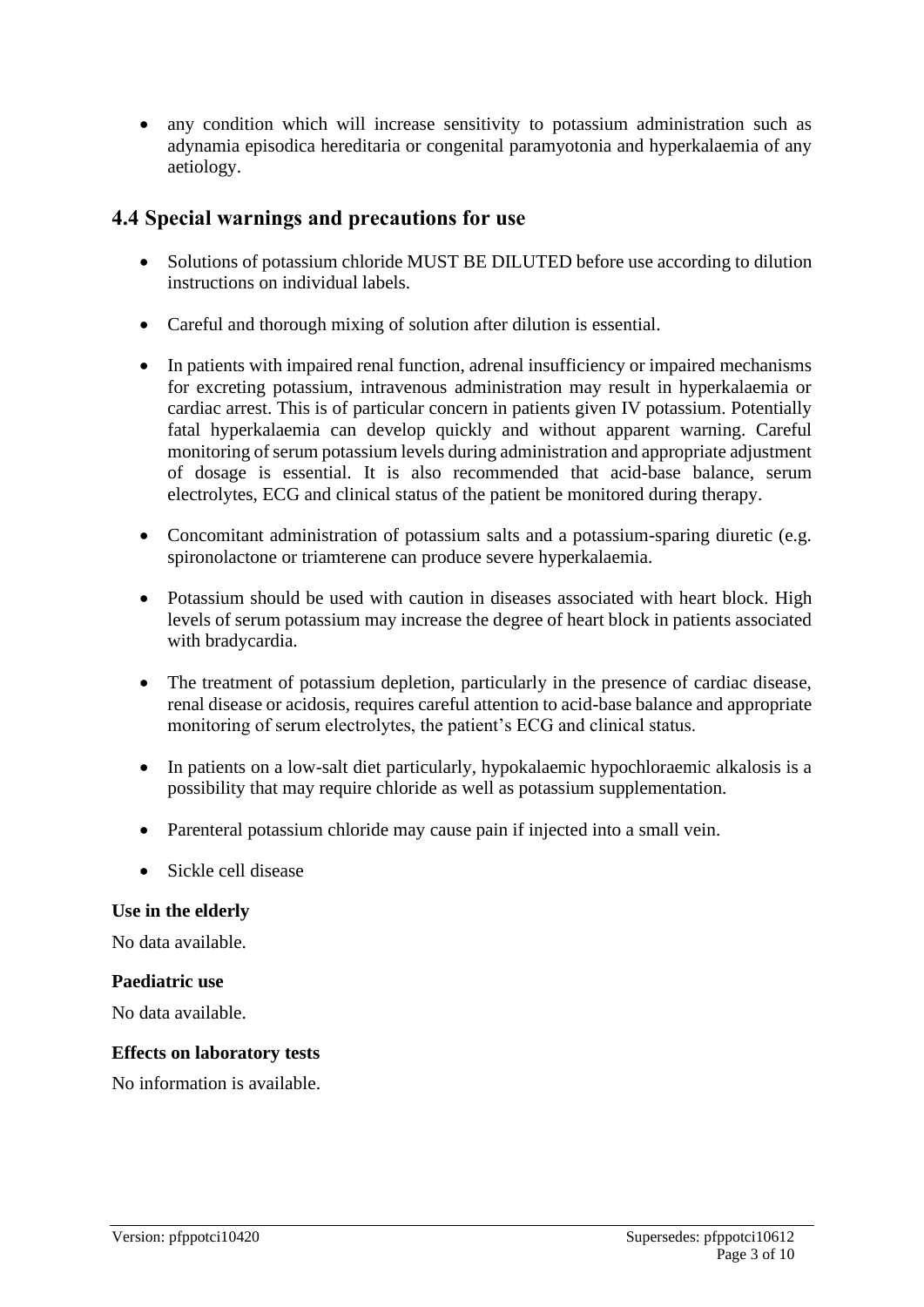# **4.5 Interactions with other medicines and other forms of interactions**

- Potassium sparing diuretics, including triamterene, spironolactone and amiloride, increase potassium retention by reducing renal elimination of the potassium ion and hence can produce severe hyperkalemia.
- ACE Inhibitors including enalapril and captopril elevate serum potassium and may produce hyperkalaemia when administered concurrently with potassium. Ace inhibitors decrease aldosterone secretion, possibly resulting in potassium retention.
- Beta adrenergic agents beta adrenergic blockade increases both peak serum potassium concentration and the time required for serum potassium to return to basal levels in subjects receiving an acute intravenous potassium load.
- Non steroidal anti-inflammatory drugs (NSAIDs) may cause hyperkalemia by inducing secondary hypoaldosteronism following inhibition of renal prostaglandin synthesis.
- Heparin reduces the synthesis of aldosterone which may result in hyperkalemia, especially in patients with underlying renal insufficiency or other problems that impair potassium excretion.
- Diuretics, thiazide there is an increased risk of hyperkalaemia when a potassiumwasting diuretic is stopped after continued use with a potassium supplement.
- Digitalis glycosides, in the presence of heart block potassium supplements are not recommended for concurrent use in digitalized patients with severe or complete heart block. Careful monitoring is extremely important if potassium chloride is used to correct hypokalaemia in such patients.
- Insulin concurrent use may decrease serum potassium.
- Sodium bicarbonate concurrent use may decrease serum potassium.

For information regarding incompatibilities with other products see Section 6.2 Incompatibilities.

# **4.6 Fertility, pregnancy and lactation**

#### **Effects on fertility**

No data available.

#### **Use in pregnancy**

Animal reproduction studies have not been performed with potassium chloride. Both potassium and chloride ions are essential constituents of human tissues and fluids. However, supraphysiological levels of potassium are detrimental to maternal and foetal cardiac function. It is also not known whether therapeutic doses of potassium chloride can cause foetal harm when administered to pregnant women. Potassium chloride should be used during pregnancy only when clearly needed. If treatment is required, oral therapy is preferred. Serum levels should be closely monitored in pregnant women receiving potassium therapy.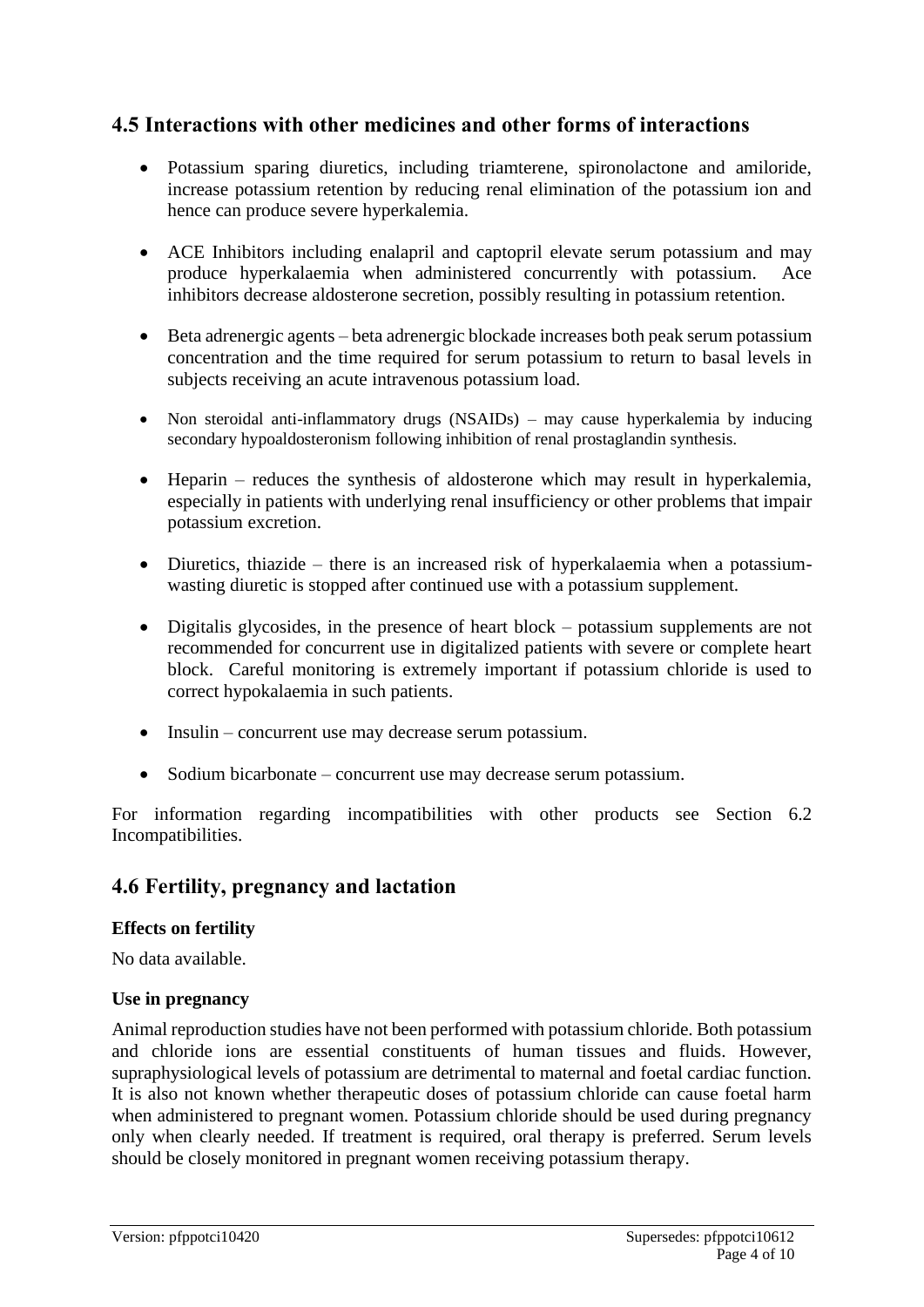#### **Use in lactation**

Potassium is excreted into breast milk. Because of the potential for potassium to cause serious adverse effects on the breastfeeding baby, caution should be exercised when potassium therapy is given to a breastfeeding woman. However, problems in humans have not been reported.

# **4.7 Effects on ability to drive and use machines**

The effects of this medicine on a person's ability to drive and use machines were not assessed as part of its registration.

# **4.8 Adverse effects (undesirable effects)**

The symptoms and signs of potassium intoxication include:

#### **Cardiovascular**

- Fall in blood pressure, cardiac depression arrhythmias and heart block.
- Hyperkalaemia is usually asymptomatic but may exhibit the following ECG abnormalities: disappearance of the P wave, widening and slurring of QRS complex, changes of the ST segment, tall peaked T waves.

#### **Gastrointestinal**

Nausea, vomiting, diarrhoea and abdominal discomfort may occur.

#### **Other**

Listlessness, mental confusion, paraesthesia of the extremities, weakness and heaviness of the legs, flaccid paralysis.

#### **General**

Pain or phlebitis may occur if solutions containing more than 30 mmol/L of potassium are given intravenously.

#### **Reporting suspected adverse effects**

Reporting suspected adverse reactions after registration of the medicinal product is important. It allows continued monitoring of the benefit-risk balance of the medicinal product. Healthcare professionals are asked to report any suspected adverse reactions at [www.tga.gov.au/reporting](http://www.tga.gov.au/reporting-problems)[problems.](http://www.tga.gov.au/reporting-problems)

# **4.9 Overdose**

#### **Symptoms**

If excretory mechanisms are impaired or if intravenous potassium is administered too rapidly, potentially fatal hyperkalaemia may result from overdosage with potassium chloride (See Section 4.3 Contraindications and Section 4.4 Special warnings and precautions for use). However, hyperkalaemia is usually asymptomatic and may be manifested only by an increased serum potassium concentration and characteristic ECG changes (peaking of T-waves, loss of P-wave, depression of ST segment, and prolongation of the QT interval). Late manifestations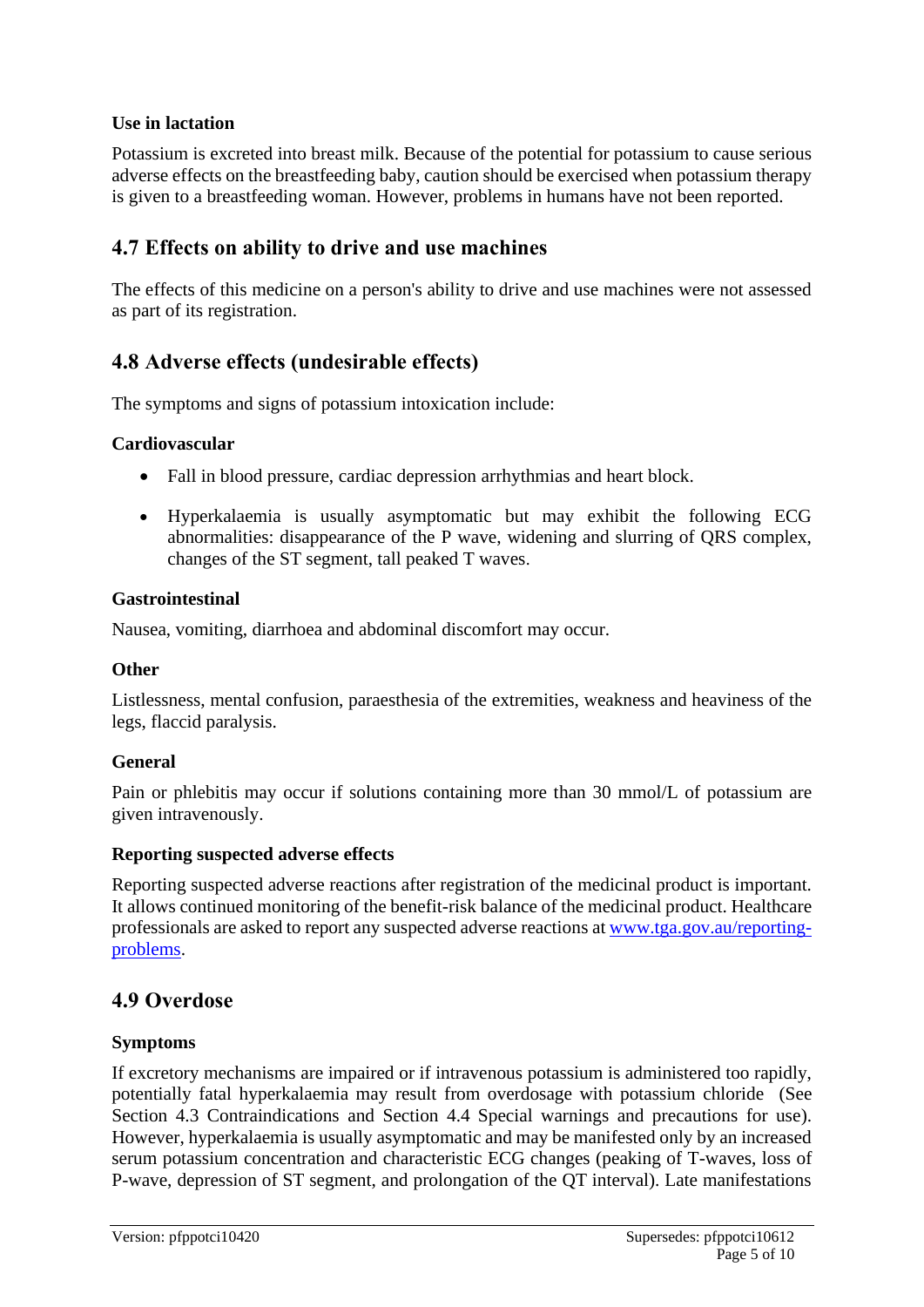include muscle paralysis and cardiovascular collapse from cardiac arrest. Should any of these manifestations occur, discontinue potassium administration immediately.

Potassium levels of  $8 - 11$  mmol/L may result in death from cardiac depression, arrhythmias or arrest.

#### **Treatment**

If hyperkalaemia develops, the following measures should be considered: elimination of foods and discontinue administration of medicines containing potassium and potassium-sparing diuretics. Parenteral frusemide with substantial doses of sodium chloride and bland fluids will assist excretion of excess potassium through the kidneys.

In renal failure, a cation exchange resin may be given e.g. sodium polystyrene sulphonate 15 g four times daily by mouth or 30 g in 200 mL water as an enema. In severe hyperkalaemia, treatment with haemodialysis or peritoneal dialysis may become necessary.

To correct acidosis, intravenous infusion of sodium bicarbonate 45-150 mEq over 5 minutes, (repeated after 15 to 20 minutes if necessary) has been recommended. In the presence of lifethreatening cardiac arrhythmias, discontinue potassium administration immediately. Continuous ECG monitoring is mandatory.

In treating hyperkalaemia in digitalised patients, too rapid a lowering of the serum potassium concentration can produce digitalis toxicity.

For information on the management of overdose, contact the Poisons Information Centre on 13 11 26 (Australia).

# **5. PHARMACOLOGICAL PROPERTIES**

# **5.1 Pharmacodynamic properties**

#### **Mechanism of action**

Potassium is an essential body electrolyte found in intracellular fluid where it is the principal cation. It is involved in cell function and metabolism, including maintenance of intracellular acid-base balance and isotonicity, transmission of nerve impulses, contraction of muscle, and maintenance of renal function.

#### **Clinical trials**

No data available.

# **5.2 Pharmacokinetic properties**

#### **Distribution**

After intravenous administration, potassium is actively transported from extracellular fluid into cells where concentrations reach up to 40 times that of extracellular fluid.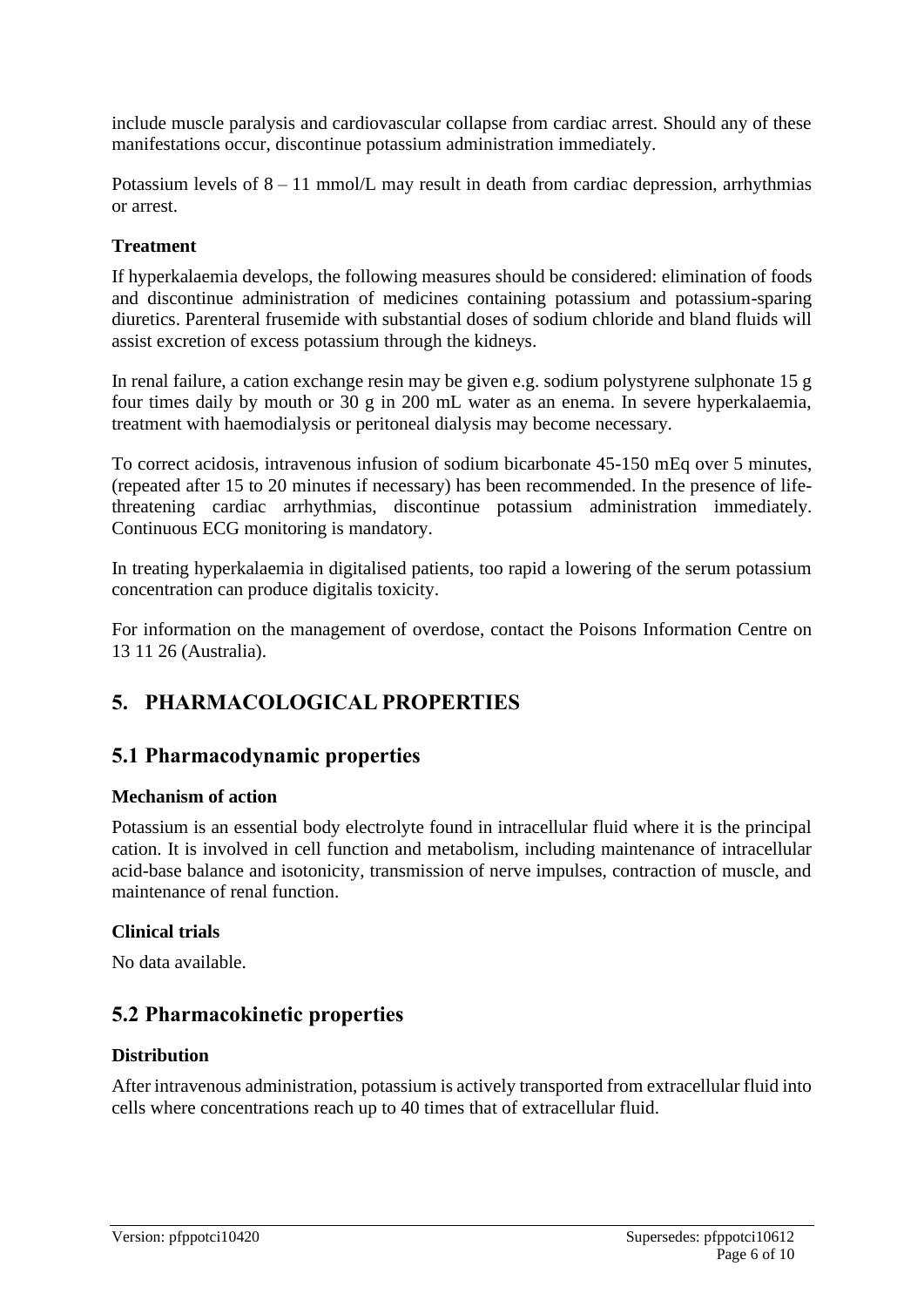### **Excretion**

It is excreted mainly by the kidneys and is secreted in the distal tubule where it is involved in the sodium-potassium exchange process. Some potassium is excreted in the faeces and small amounts may also be excreted in the sweat, saliva, bile and pancreatic juice.

# **5.3 Preclinical safety data**

#### **Genotoxicity**

No data available.

#### **Carcinogenicity**

No data available.

# **6. PHARMACEUTICAL PARTICULARS**

# **6.1 List of excipients**

Water for Injections

# **6.2 Incompatibilities**

Potassium chloride solution has been reported as being incompatible when diluted in solutions containing the following drugs:

- adrenaline hydrochloride
- amikacin sulphate
- amphotericin B
- amoxycillin sodium
- atropine sulphate
- benzylpenicillin
- cephalothin sodium
- chloramphenicol sodium succinate
- chlorpromazine hydrochloride
- diazepam
- dobutamine hydrochloride
- ergotamine tartrate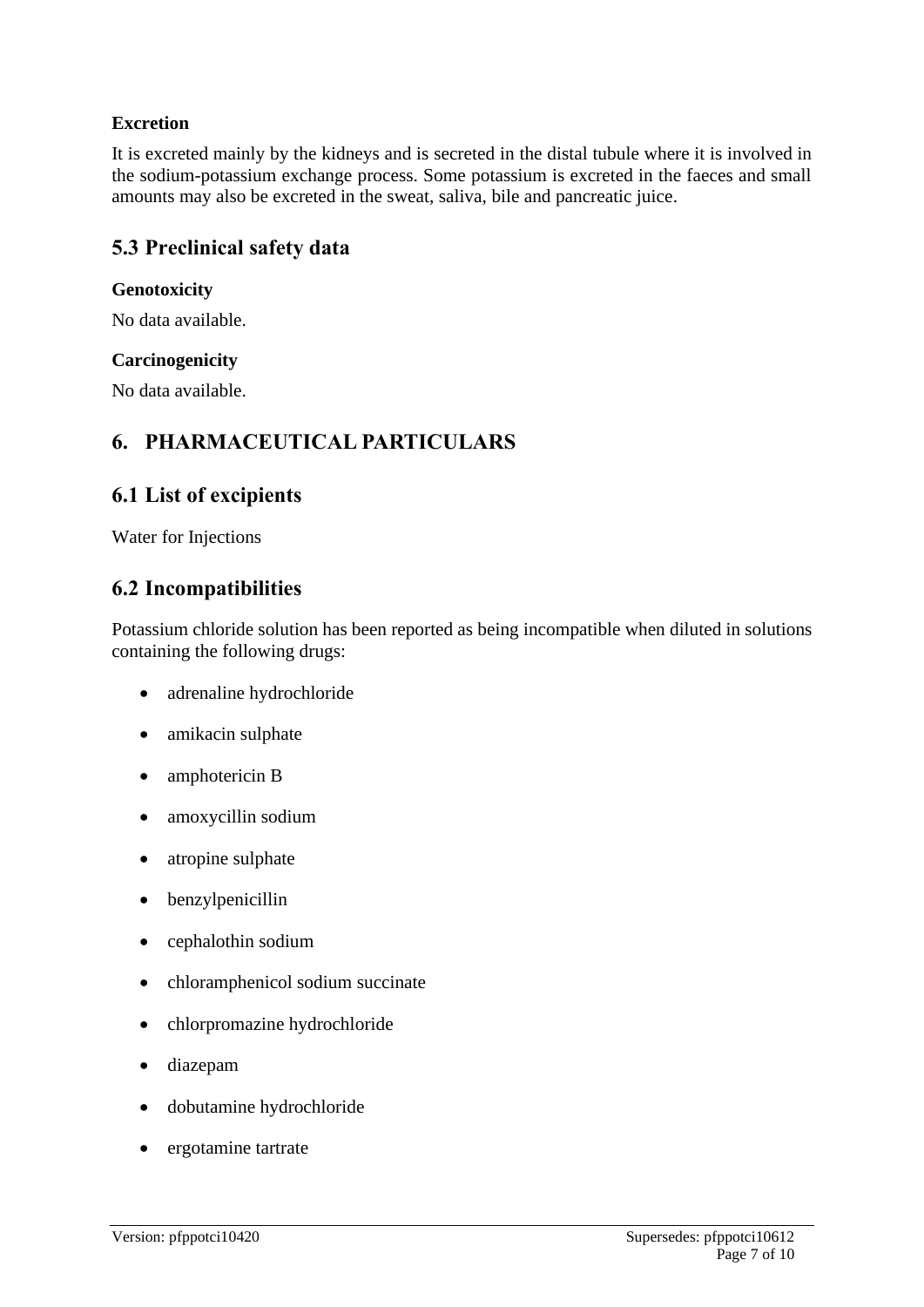- etoposide with cisplatin and mannitol
- methicillin sodium
- methylprednisolone sodium succinate
- phenytoin sodium
- promethazine hydrochloride
- sodium nitroprusside
- streptomycin sulfate
- suxamethonium chloride
- sulfadiazine sodium
- thiopentone sodium.

The drugs listed above may not be complete, check compatibility between the additives and potassium chloride solution before mixing.

Potassium Chloride Injection has been reported to be compatible with the following IV infusion fluids:

- Glucose-Ringer's injection combinations
- Glucose-lactated Ringer's injection combinations
- Glucose 5% in lactated Ringer's injection
- Glucose saline combinations
- Glucose 5% in sodium chloride 0.9%
- Glucose 2.5% in water
- Glucose 5% in water
- Glucose 10% in water
- Glucose 20% in water
- Ringer's injection
- Lactated Ringer's injection
- Sodium chloride 0.45%
- Sodium chloride 0.9%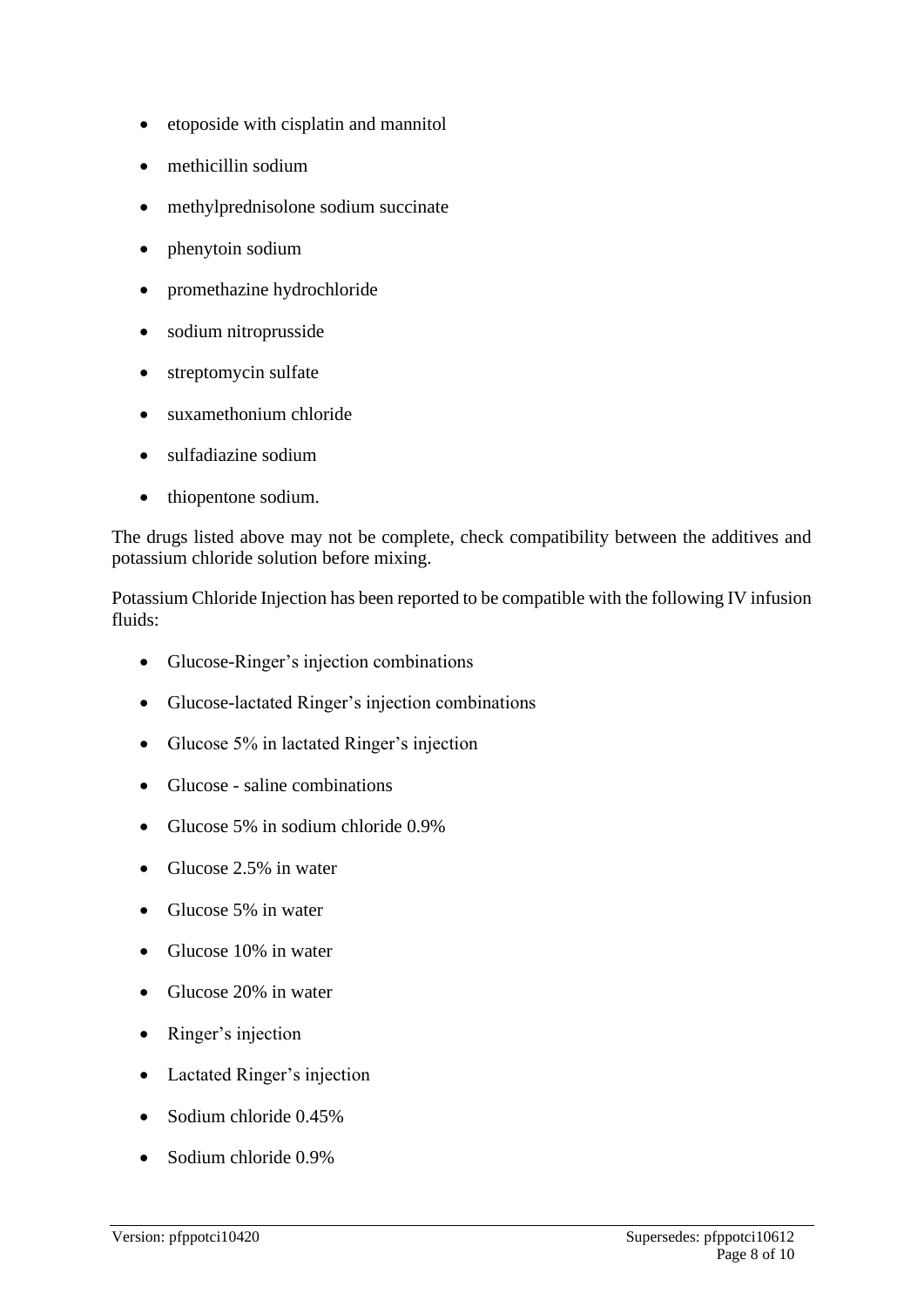• Sodium chloride 3%.

Potassium Chloride Injection has been reported to be incompatible with the following IV infusion fluids:

- Mannitol
- Sterile fat emulsions containing soya oil and lecithin

# **6.3 Shelf life**

In Australia, information on the shelf life can be found on the public summary of the Australian Register of Therapeutic Goods (ARTG). The expiry date can be found on the packaging.

# **6.4 Special precautions for storage**

Store below 25°C

Use once only and discard any remaining portion.

# **6.5 Nature and contents of container**

Sterile Potassium Chloride Concentrate is available as:

- 50 x 10 mmol (750 mg) in 10 mL Steriluer plastic ampoule
- 50 x 13.4 mmol (1 g) in 10 mL Steriluer plastic ampoule
- 50 x 20 mmol (1.5 g) in 10 mL Steriluer plastic ampoule
- 50 x 13.4 mmol (1 g) in 4 mL Steriluer plastic ampoule
- 50 x 26.8 mmol (2 g) in 8 mL Steriluer plastic ampoule

# **6.6 Special precautions for disposal**

In Australia, any unused medicine or waste material should be disposed of in accordance with local requirements.

# **6.7 Physicochemical properties**

#### **Chemical structure**

The molecular formula is KCl

#### **CAS number**

7447-40-7